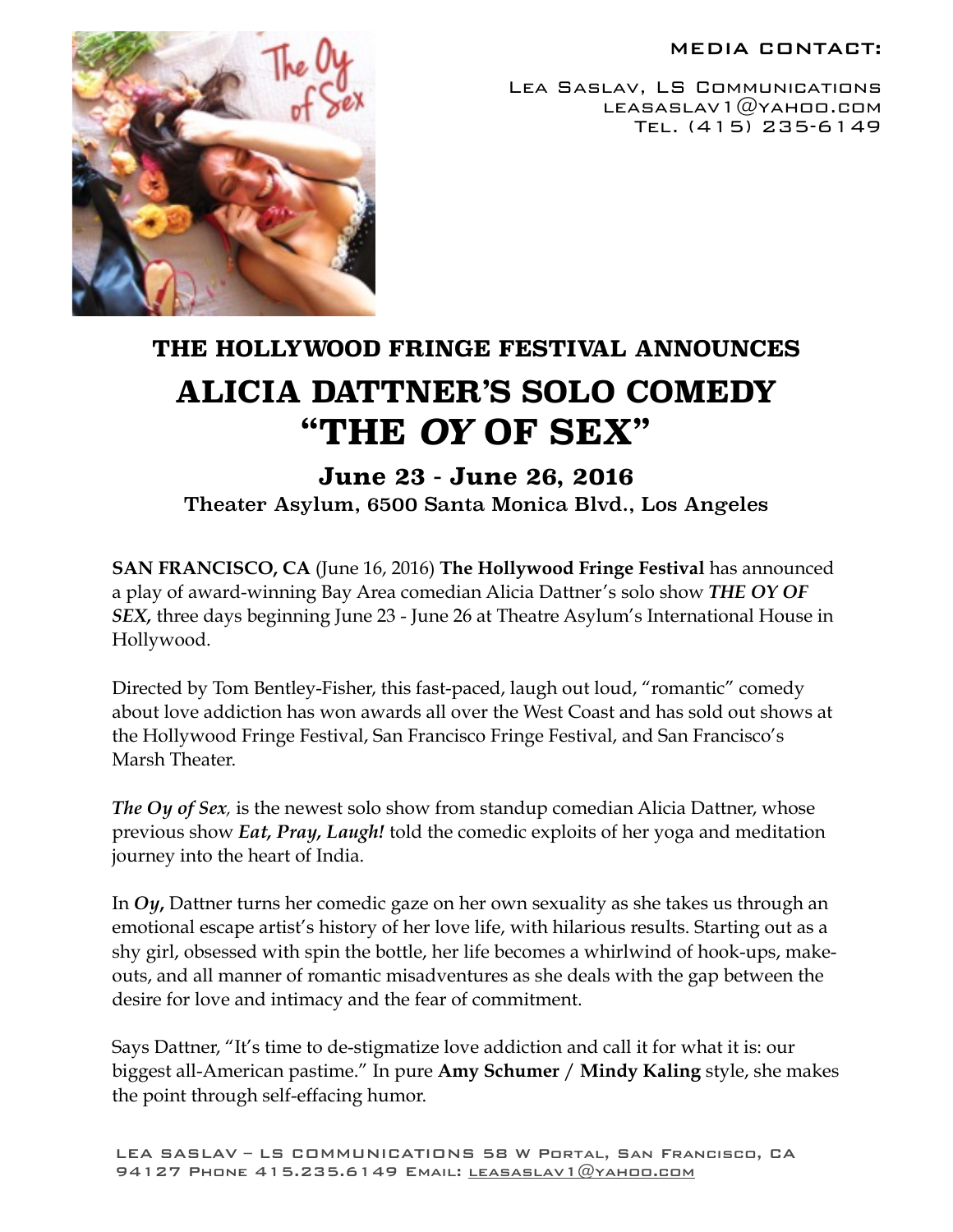Discovering sexuality as a superpower, but realizing rejection is like Kryptonite, Alicia shares her story as the culmination of a lot of years of both comedy -- and therapy.

"For me, comedy doesn't really hit a home run until you expose your raw, vulnerable heart," says Dattner. She wants people who see her show to see there's "so more possible for them in intimate relationships. Laughing at our foibles is the best way to accept them, love ourselves, and really just enjoy the ride."

**Press & Reviews**

**"Alicia Dattner doesn't hold back in The Oy of Sex"**  by Leslie Katz in the San Francisco Examiner [click here to read](http://archives.sfexaminer.com/sanfrancisco/alicia-dattner-doesnt-hold-back-in-oy-of-sex/Content?oid=2647583)

**"The Oy of Sex: Exploring the Search for Love"**  by Chad Jones in the SF Gate [click here to read](http://www.sfgate.com/performance/article/The-Oy-of-Sex-Exploring-the-search-for-love-5092633.php)

**"Stage Review: Alicia Dattner's The Oy of Sex"**  by Woodrow Currie in SF Station [click here to read](http://www.sfstation.com/2013/12/13/stage-review-the-oy-of-sex-the-marsh-alicia-dattner/)

**"Alicia poured herself and her comic soul into a very tight pair of jeans. She was as charming as she was alarming. I left feeling shocked, entertained, thoughtful and happy that I have had none of these problems - NOT!"**  -- Diana Prince, Stewart Lane Productions, NYC

**"Ultimately, laughter culminates in compassion rather than a mindless hangover. Dattner's act is thoughtful, hilarious, and very brave. She offers up intimate detail from her sexual resume, and reveals secrets of her desires, flaws and insecurities. That takes guts, and I admire Dattner her courage. Her act drives home a touching and beautiful message: to love and appreciate people because of their fears and insecurities. Amen!"**

-- Ken Kaisser, Theater is Easy (blog)

**"Alicia's honesty, charm, good writing and high energy make this one a winner."**  -- Leslie DiLeo, Off Off Online

# **More on WRITER/PERFORMER Alicia Dattner**

Alicia started dreaming of being a comedian at the age of 8, and graduated from Hampshire College with a degree in standup comedy. She grew up watching "Saturday Night Live" and "Comic Relief," and was later mentored by Eugene Mirman (Comedy Central and "Flight of the Conchords"), W. Kamau Bell (HBO, FX) and Bill Santiago (Huffington Post, CNN, Comedy Central).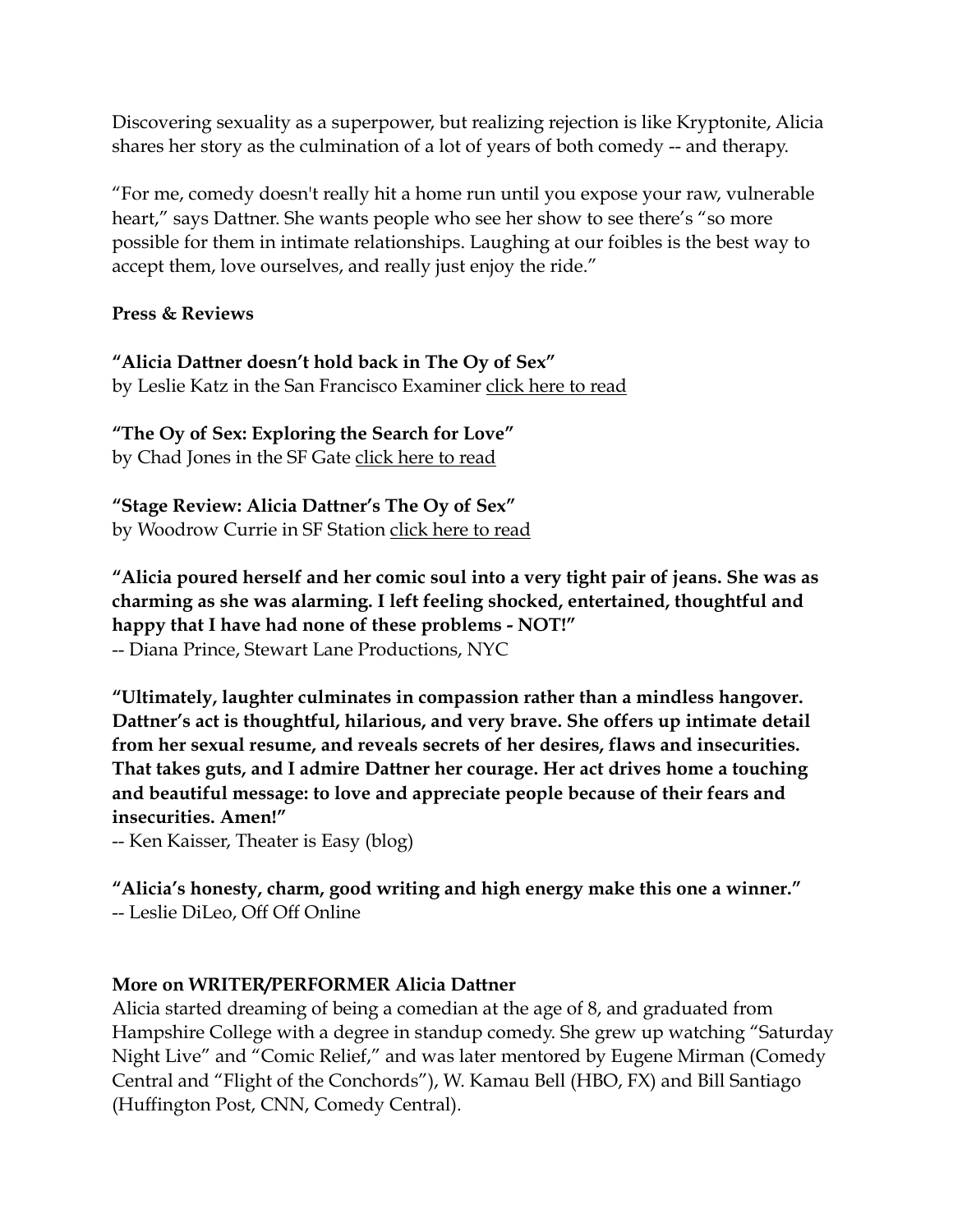She has appeared at clubs like **The Improv** and **Gotham Comedy Club**, **Cobb's Comedy Club,** the **Punch Line** and San Francisco's **The Marsh**, doing jokes that led to "The Oy of Sex." After a dozen years of doing standup, she's been racking up awards for her humorous, insightful one-woman shows, performing in London, Bombay, Hawaii, Hollywood, and New York. With reviews like **The SF Guardian** calling her "Goofy, messy, and fun," and the **LA Theater Review** saying she's "Charming, likable, and funny," how can you go wrong? She was voted "Best Comedian" in the **SF Bay Guardian** and **SF Weekly** and **Best of the San Francisco Fringe Festival** and the **New York United Solo Fest** named her **"Best Storyteller."**

Alicia's solo shows include *Eat, Pray, Laugh!, The Punchline,* and *The Latest Show on Earth Circus***.** Please check her out at http://aliciadattner.com

## **DIRECTOR Tom Bentley-Fisher**

Tom Bentley-Fisher is an award-winning theatre director, teacher, and writer. He has directed over one hundred productions in Canada, U.S. and Europe, as well as founding new play programs in Canada and Berkeley, California. His work has been seen at the Grec Festival in Barcelona, Spain, and his all-female version of The Iliad was performed at the Merida Classical Festival at the Teatre Romano. [www.tombentley.net](http://www.tombentley.net)



Hi-res photos available at:<http://theoyofsex.com/media-press/>